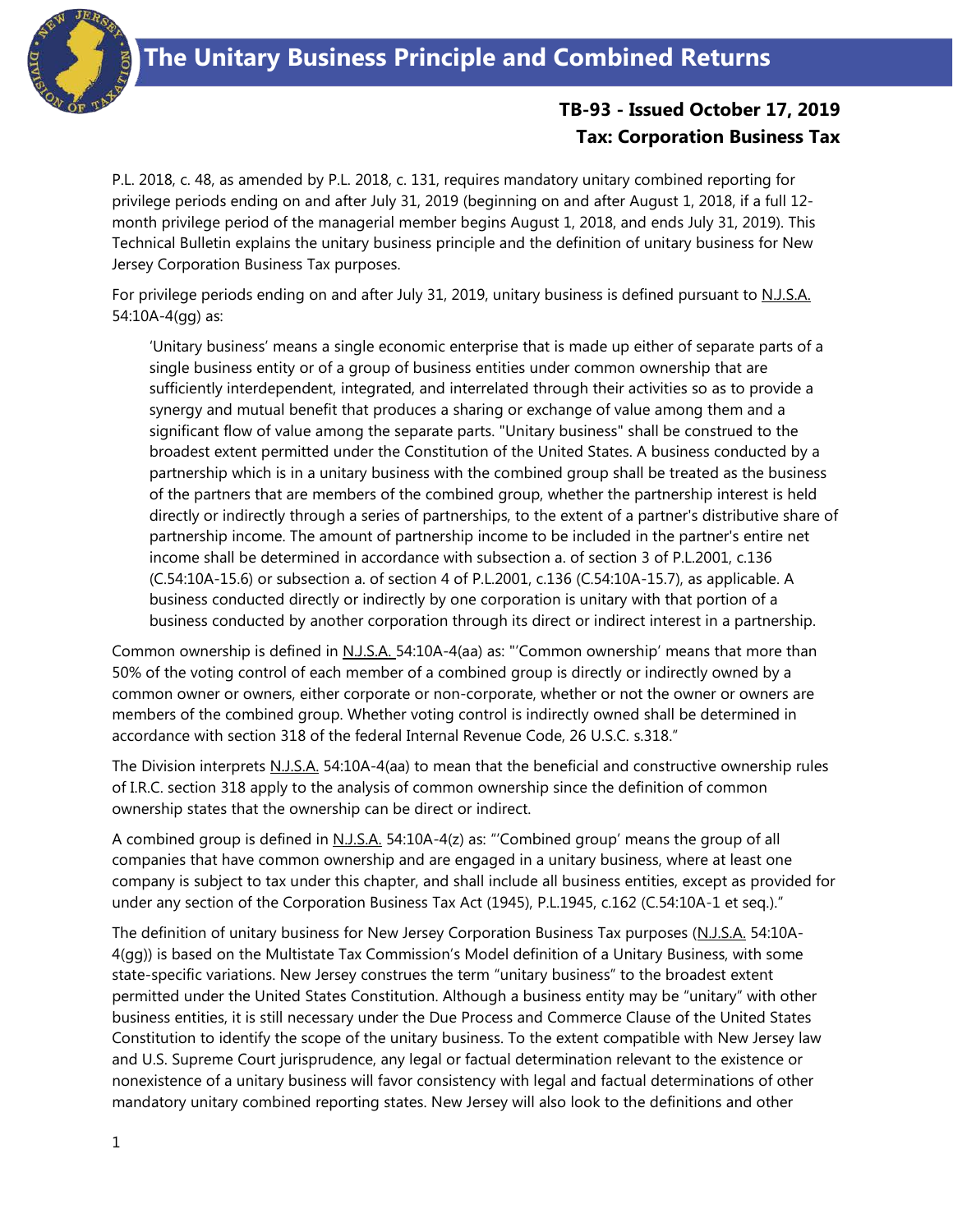guidance in the Multistate Tax Commission Reg.IV.1.(b), Principles for Determining the Existence of a Unitary Business.

In addition to New Jersey law, there are a number of different aspects of the unitary business principle and combined reporting that were developed from court decisions. In order to help determine whether a group of affiliated business entities is engaged in a unitary business, please review the following cases:

Butler Brothers v. McColgan, 315 U.S. 501 (1942) Mobil Oil Corp. v. Commissioner of Taxes of Vermont, 445 U.S. 425 (1980) Container Corp. of America v. Franchise Tax Board, 463 U.S. 159 (1983) Allied-Signal Inc. v. Director Division of Taxation, 504 U.S. 768 (1992) Barclays Bank PLC v. Franchise Tax Board of California, 512 U.S. 298 (1994) MeadWestvaco Corp. v. Illinois Dept. of Revenue, 553 U.S. 16 (2008)

A unitary business is characterized by significant flows of value evidenced by factors such as functional integration, centralization of management, and economies of scale, as described in *Mobil Oil Corp. v.* Vermont, 445 U.S. 425 (1980). These factors provide evidence of whether the business activities operate as an integrated whole or exhibit substantial mutual interdependence.

Thus, one or more related business organizations engaged in business activity – entirely within this state, or both within and without this state – are unitary if there exists interdependence in their functions. This test adopts the decisional law of the United States Supreme Court with respect to the constitutional prerequisites for requiring unitary combination. The Court has expressed the constitutional test in various ways in various cases, holding that a finding of unitary relationship requires "contribution or dependency" between businesses; "substantial mutual interdependency" or "flow of value," functional integration, centralized management, or economy of scale.

The participants in an economic enterprise under common ownership may also be considered a unitary business if there is unity of operation and use. See *Butler Brothers v. McColgan*. The unity of operation and use indicates the existence of interdependence of functions.

**Note:** An affiliated group/commonly controlled group may be engaged in one or more unitary businesses. Therefore, an affiliated group/commonly controlled group may contain more than one combined group and file more than one New Jersey combined return.

If the taxpayers meet either the "Interdependence of Functions Test" or the "Unity of Operations and Use Test," the taxpayers are part of the unitary business. A determination of whether an entity forms part of a unitary business with another is determined based on the facts and circumstances of each case.

## **Interdependence of Functions Test**

Any of the following circumstances indicate that an interdependence of functions exists:

- **Same Line of Business.** The principal activities of the entities are in the same general line of business. Examples of the same line of business are manufacturing, wholesaling, retailing, servicing, and/or repairing of tangible personal property; transportation; or finance (these examples are for illustration purposes and are not meant to be all-inclusive). In determining whether two entities are in the same general line of business, consideration is given to the nature and character of the basic operations of each entity. This includes, but is not limited to, sources of supply, goods or services produced or sold, labor force, and market. Two entities are in the same general line of business when their operations are sufficiently similar to reasonably conclude that the entities are likely to depend upon or contribute to one another.
- **Vertically Structured Business.** The principal activities of the entities are different steps of a vertically structured business. Illustrations of such different steps are exploration, mining and drilling, production, refining, marketing, and transportation of natural resources.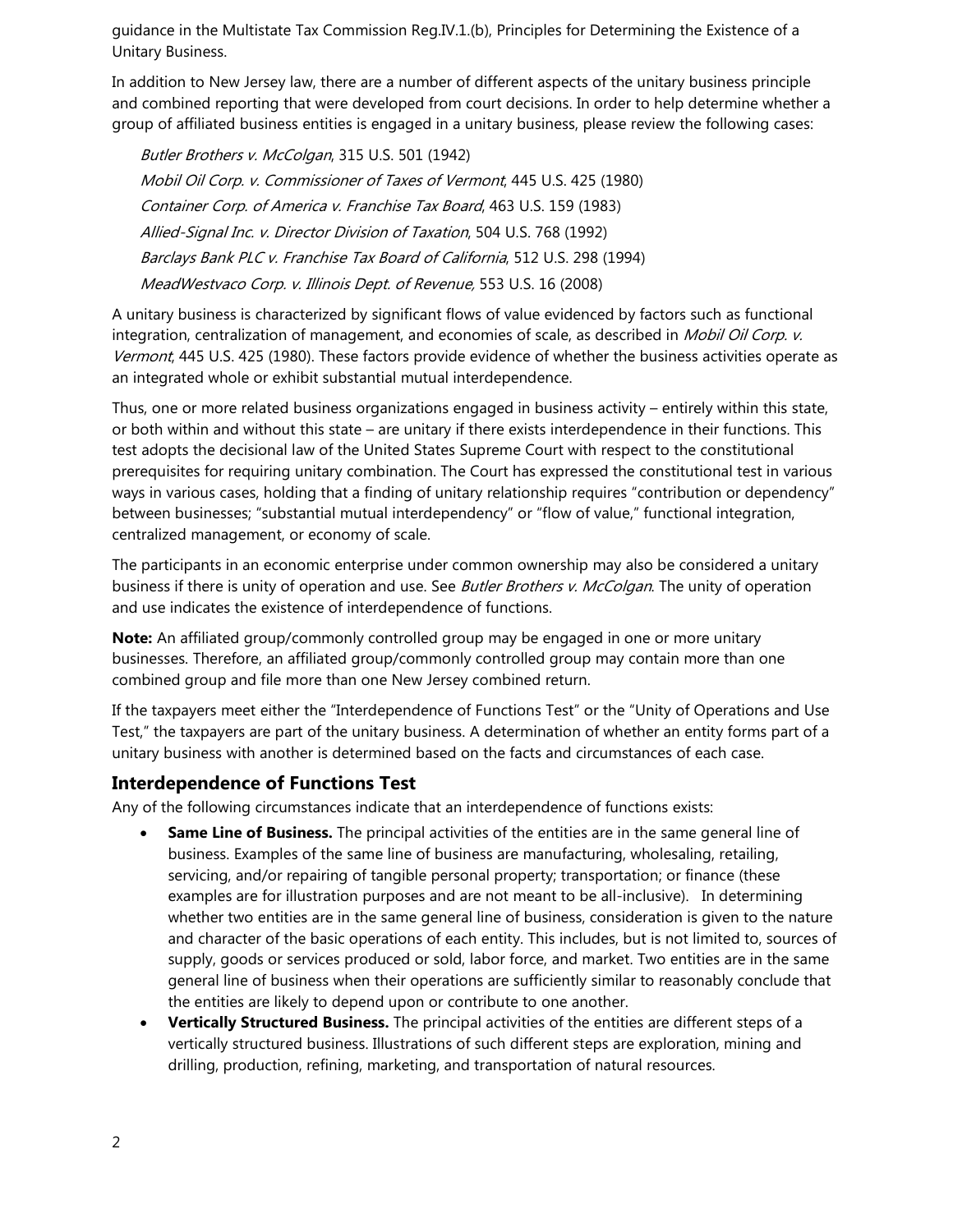- **Centralized Management.** Centralized management may be evidenced by executive-level policy made by a central person, board or committee and not by each entity in areas such as, but not limited to, purchasing, accounting, finance, tax compliance, legal services, human resources, health and retirement plans, product lines, capital investment, and marketing.
- **Non-Arm's-Length Prices.** Goods or services or both are not supplied at arm's-length prices between or among entities. Existence of arm's-length pricing between entities, however, does not indicate lack of unity.
- **Existence of Benefits from Joint, Shared, or Common Activity.** A discount, cost-saving, or other benefit that arise from the joint purchases, leaseholds, or other forms of joint, shared, or common activities between or among entities.
- **Relationship of Joint, Shared, or Common Activity to Income-Producing Operations.** When determining whether there exists a joint, shared, or common activity that is indicative of a unitary relationship, consideration is given to the nature and character of the basic operations of each entity. Such consideration includes, but is not limited to, the entity's sources of supply, its goods or services produced or sold, and its labor force and market. These considerations are used, to determine whether the joint, shared, or common activity is directly beneficial to, related to, or reasonably necessary to the income-producing activities of the unitary business.
- **Exercise of Control.** The exercise of control by one entity over another entity is indicative of a unitary relationship.

## **Unity of Operations and Use Tests**

Unity of operation means there is functional integration among the entities and is evidenced generally by shared support functions. Unity of use is evidenced generally by centralized management or use of centralized policies. These unities exist if each entity that is to be included in the unitary business benefits or receives goods, services, support, guidance, or direction arising from the actions of common staff resources or common executive resources, personnel, third-party providers, or operations under the direction of such common resources. The tests are overlapping and the indicators of each test also indicate the existence of interdependence of functions. The existence or non-existence of the following factors will assist in the determination of whether unity of operations and use exist with respect to a combined group. The existence or non-existence of any one factor, by itself, is normally not determinative of whether there is a unity of operations and use. Factors that may be considered include, but are not limited to:

- Common purchasing;
- Common advertising;
- Common employees, including sales force;
- Common accounting;
- Common legal support;
- Common retirement plan;
- Common insurance coverage;
- Common marketing;
- Common cash management;
- Common research and development;
- Common offices;
- Common manufacturing facilities;
- Common warehousing facilities;
- Common transportation facilities;
- Common computer systems and support;
- Financing support;
- Common management (meaning that one or more officers or directors of the parent are also officers or directors of the subsidiary);
- Control of major policies (e.g., the parent corporation's board of directors requires that it approve any acquisition by either the parent or subsidiary of any interest in any other company; or the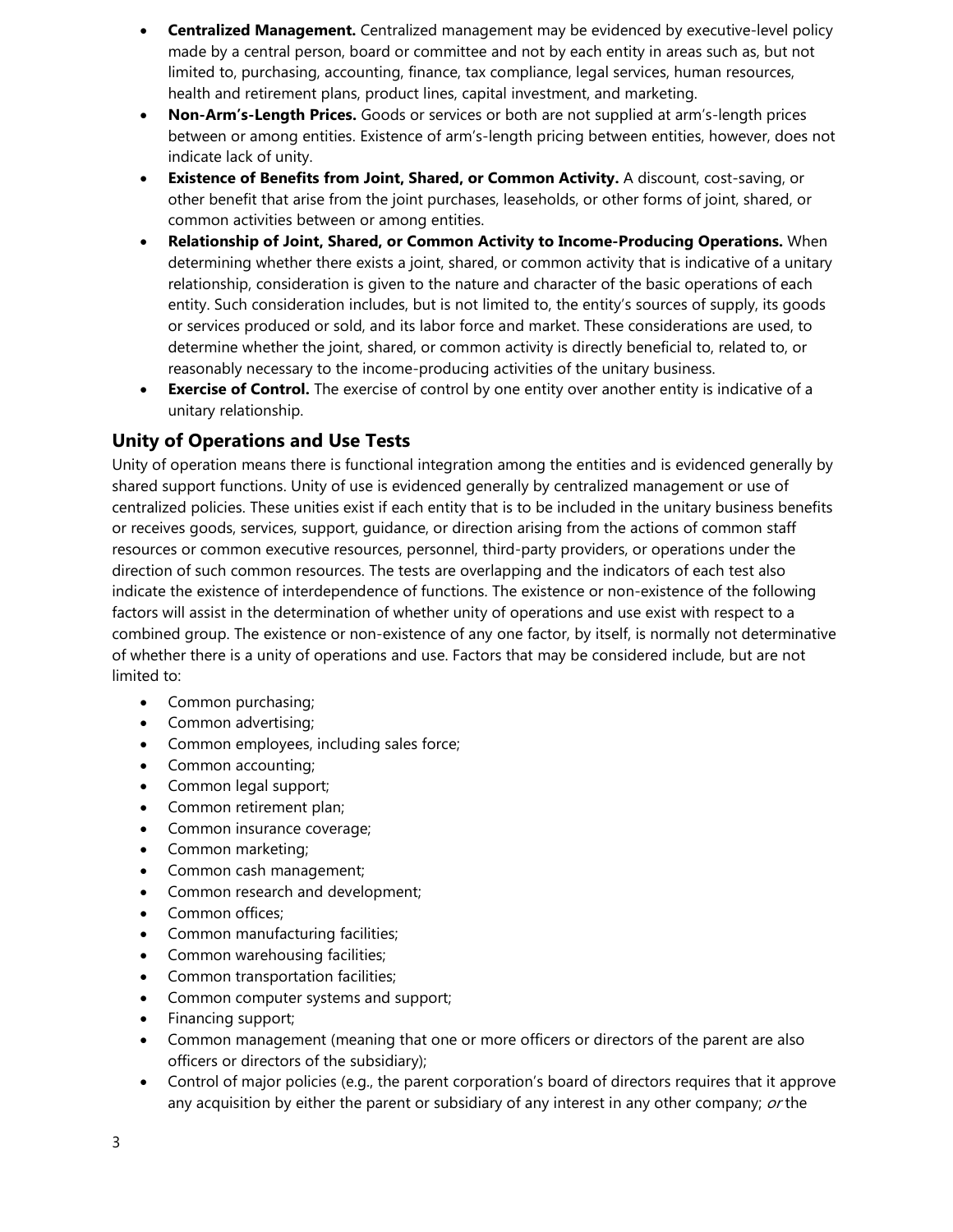parent corporation's board of directors requires that it approve any lending in excess of a minimum amount to any one or more of either the parent or subsidiary's suppliers);

- Inter-entity transactions (e.g., a subsidiary corporation licenses the use of personal property it developed to the parent corporation and the parent corporation uses the property in its production activities);
- Common policy or training manuals (e.g., the parent corporation's employee handbook applies to all of a subsidiary's employees;  $or$  the subsidiary's employees are required to attend parent corporation's employee training courses; or disciplinary procedures are the same for both corporations' employees, even if the appeal process is only through their respective entities);
- Required budgetary approval (e.g., the parent corporation's board of directors requires that it approve the budget and expenditure plans of the subsidiary on a periodic basis);
- Required capital asset purchases approval (e.g., the parent corporation's board of directors requires that it approve any capital expenditures by the subsidiary in excess of a minimum set amount).

**Holding Companies.** The tests for a unitary business apply when determining whether a holding company is included or excluded from a unitary business of a combined group. If a holding company is organizationally structured between two unitary entities, it does not negate unity of ownership. A passive holding company that is in a commonly controlled economic enterprise and holds intangible assets that are used by the enterprise in a unitary business is deemed to be engaged in the unitary business, even though the holding company's activities are primarily passive.

**Sharing of Intellectual Property; Intercompany Financing.** Transferring or sharing technical information or intellectual property (e.g., patents, copyrights, trademarks and service marks, trade secrets, processes or formulas, know-how, research, or development) provides evidence of a unitary relationship when the information or property transferred or shared is significant to the businesses' operations. Similarly, a unitary relationship is indicated when there is significant common or intercompany financing, including the guarantee by, or the pledging of the credit of, one or more business entities for the benefit of another business entity or entities, if the financing activity serves an operational purpose.

## **Portion of a Company's Operations Engaged in a Unitary Business**

There are instances where a portion of a member's business operations are independent of the unitary business activity of the combined group. Only the income, attributes, and allocation factors related to the portion of a company's operations that are part of a unitary business of the combined group are included in the calculation of the combined group's entire net income and allocation factor. The remaining portion of a member's business operations may be subject to tax separately from the combined group if such member individually conducts business in New Jersey or with another combined group (if it is engaged in a unitary business with that combined group that also conducts business in New Jersey).

**Note:** In lieu of filing a separate return to report such income, such member of a combined group must complete Schedule X to report the separate portion of its business operations (and those operations are not part of another combined group). Schedule X will be used to calculate the New Jersey taxable net income of that separate activity income that must be reported on Part III of Schedule A of the CBT-100U.

The Division of Taxation is in the process of drafting regulations addressing the topics covered by this Technical Bulletin.

**Note:** A Technical Bulletin is an informational document that provides guidance on a topic of interest to taxpayers and may describe recent changes to the relevant laws, regulations, and/or Division policies. It is accurate as of the date issued. However, taxpayers should be aware that subsequent changes to the applicable laws, regulations, and/or the Division's interpretation thereof may affect the accuracy of a